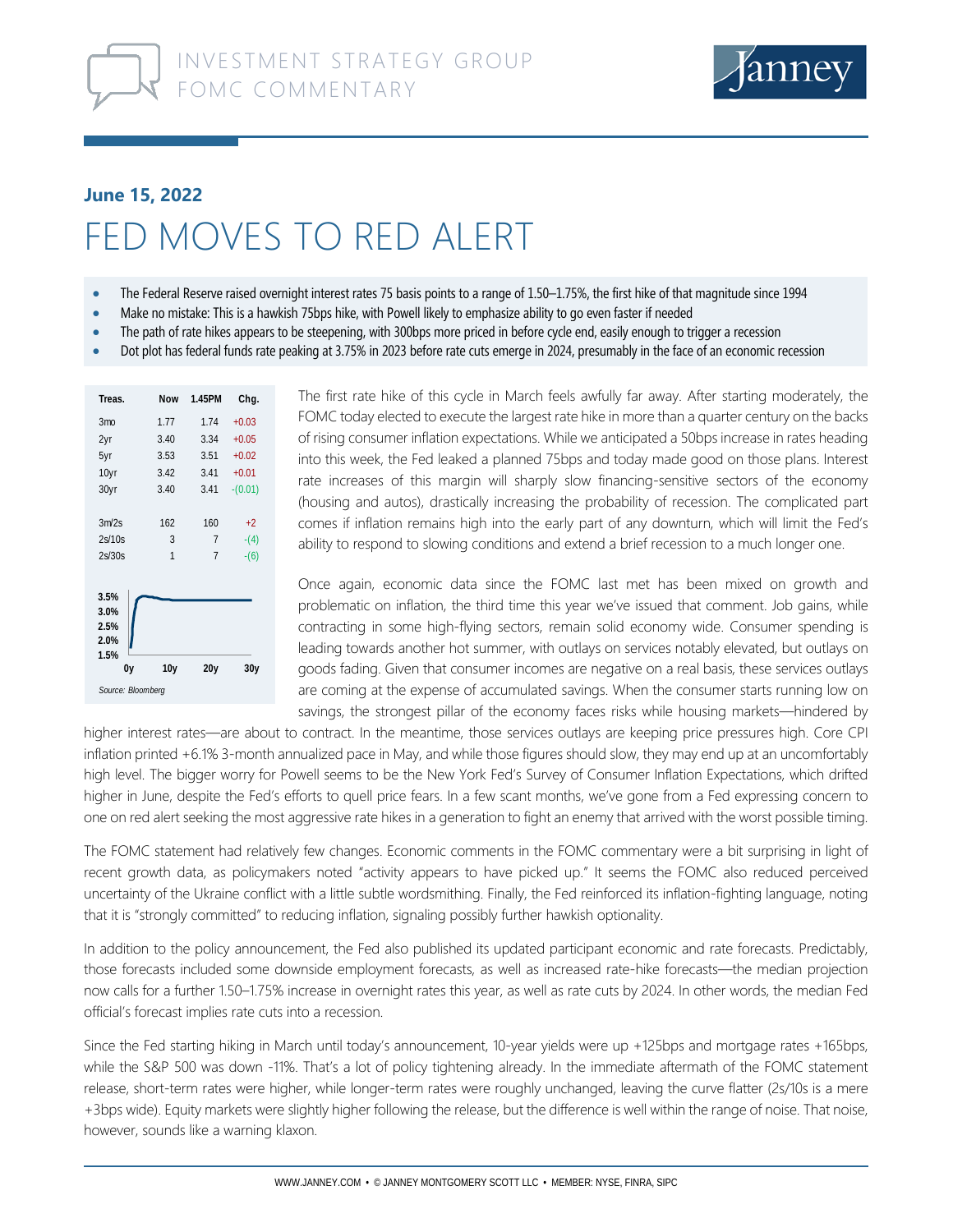## **FEDERAL RESERVE press release**



• Fed curiously upgrades economic activity slightly

Overall economic activity appears to have picked up after edging down in the first quarter. Job gains have been robust in recent months, and the unemployment rate has remained low. Inflation remains elevated, reflecting supply and demand imbalances related to the pandemic, higher energy prices, and broader price pressures.

The invasion of Ukraine by Russia is causing tremendous human and economic hardship. The invasion and related events are creating additional upward pressure on inflation and are weighing on global economic activity. In addition, COVID-related lockdowns in China are likely to exacerbate supply chain disruptions. The Committee is highly attentive to inflation risks.

• Now "strongly committed" to fighting inflation

• We have two new Board Members, Philip Jefferson and Lisa Cook, eligible to vote at today's FOMC meeting; George opted for a 50bps hike

The Committee seeks to achieve maximum employment and inflation at the rate of 2 percent over the longer run. In support of these goals, the Committee decided to raise the target range for the federal funds rate to 1-1/2 to 1-3/4 percent and anticipates that ongoing increases in the target range will be appropriate. In addition, the Committee will continue reducing its holdings of Treasury securities and agency debt and agency mortgage-backed securities, as described in the Plans for Reducing the Size of the Federal Reserve's Balance Sheet that were issued in May. The Committee is strongly committed to returning inflation to its 2 percent objective.

In assessing the appropriate stance of monetary policy, the Committee will continue to monitor the implications of incoming information for the economic outlook. The Committee would be prepared to adjust the stance of monetary policy as appropriate if risks emerge that could impede the attainment of the Committee's goals. The Committee's assessments will take into account a wide range of information, including readings on public health, labor market conditions, inflation pressures and inflation expectations, and financial and international developments.

Voting for the monetary policy action were Jerome H. Powell, Chair; John C. Williams, Vice Chair; Michelle W. Bowman; Lael Brainard; James Bullard; Lisa D. Cook; Patrick Harker; Philip N. Jefferson; Loretta J. Mester; and Christopher J. Waller. Voting against this action was Esther L. George, who preferred at this meeting to raise the target range for the federal funds rate by 0.5 percentage point to 1-1/4 percent to 1-1/2 percent. Patrick Harker voted as an alternate member at this meeting.